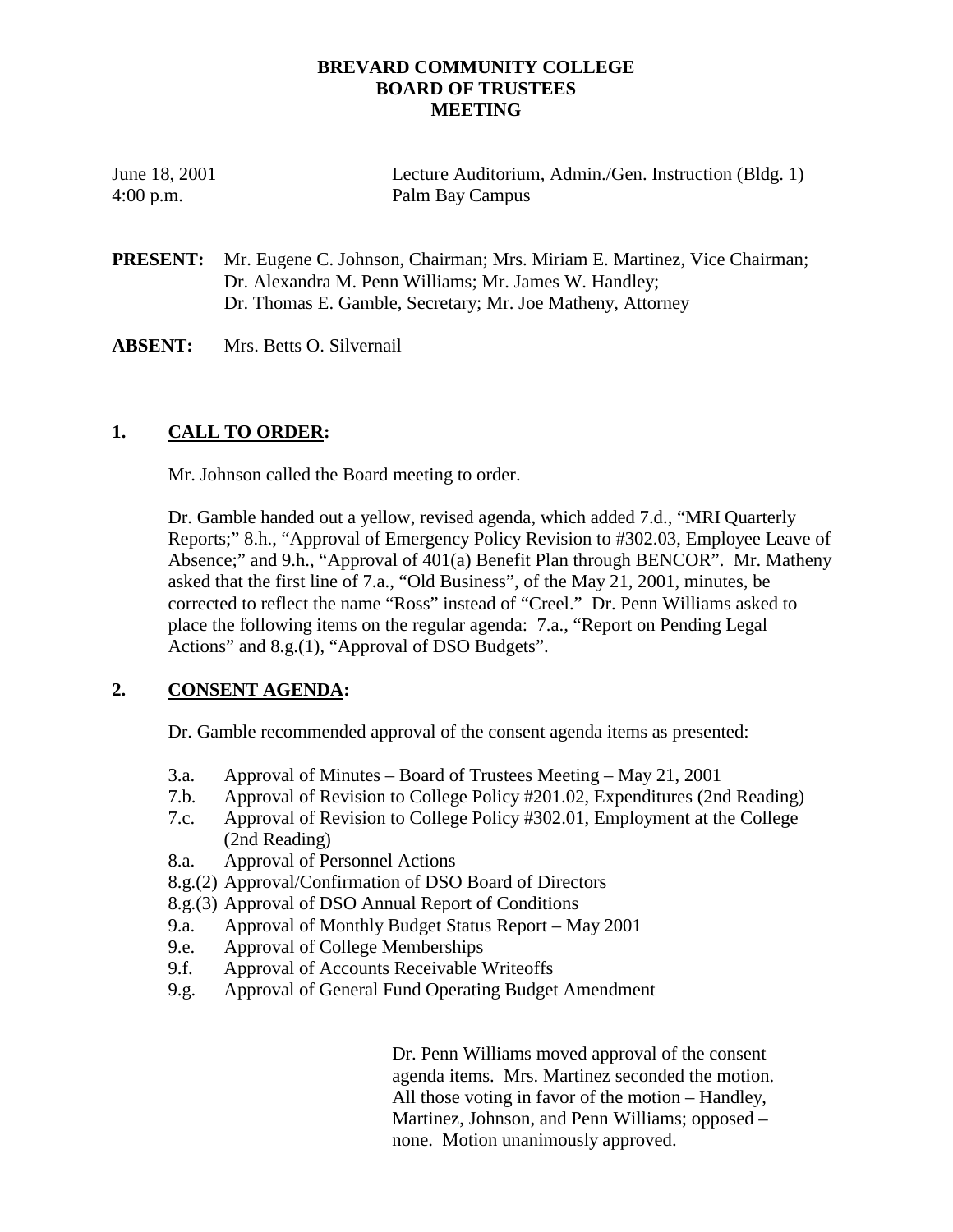## **3. APPROVAL OF THE OFFICIAL MINUTES OF PREVIOUS MEETING:**

### a. Minutes – Board of Trustees Meeting – May 21, 2001

Approved – consent agenda with correction as noted by Mr. Matheny.

# **4. COMMUNICATIONS:**

a. Report on Joint BCC/School System Projects – Dr. Bilsky (Addendum)

Dr. Bilsky reported on BCC's partnerships with public and private schools in Brevard County. The Districtwide articulation agreement was approved May 22, 2001, with the Brevard County School District. BCC also has articulation agreements with more than one dozen private schools in Brevard County. Students who are taught at home are eligible for these same opportunities. Within the next year, BCC is going to expand opportunities by not only keeping the courses for dual enrollment within the high schools, but also opening up more courses on the campuses through BCC's dual enrollment academies. Out of 28 Florida Community Colleges, BCC had the highest number of students involved in accelerated education programs. In addition to the curriculum programs, BCC also offers support services and enhancements shared with the Brevard County School District and Brevard County students in general. They are able to use the Planetarium, Summer Fine Arts Program and Service-Learning. High school graduations are held at the King Center and Titusville Campus. BCC's partnership and initiatives with the School District are going to continue to grow. Just recently, BCC and the School District established a new working task group/task force to explore additional possibilities to include the expansion of vocational technical programs and partnership. Cocoa High School may become a performing arts school/magnet school and since BCC's music program is now going to be centralized at the Cocoa Campus, this would be a good opportunity for BCC to get involved. The working task group will lead BCC to a joint inservice with the School District on September 17, 2001. All advisors and counselors, from the school district and private schools, will be invited to attend. Dr. Bilsky stated BCC had close to 3,000 students participate in accelerated programs this year. In the past five years the number of students has increased by approximately 100 students each year. Dr. Bilsky reported the "Adopt-a-School" program is doing very well. Dr. Gamble stated that the Cocoa and Melbourne Campuses are involved in this program and the Titusville and Palm Bay Campuses are in the process of implementing the program.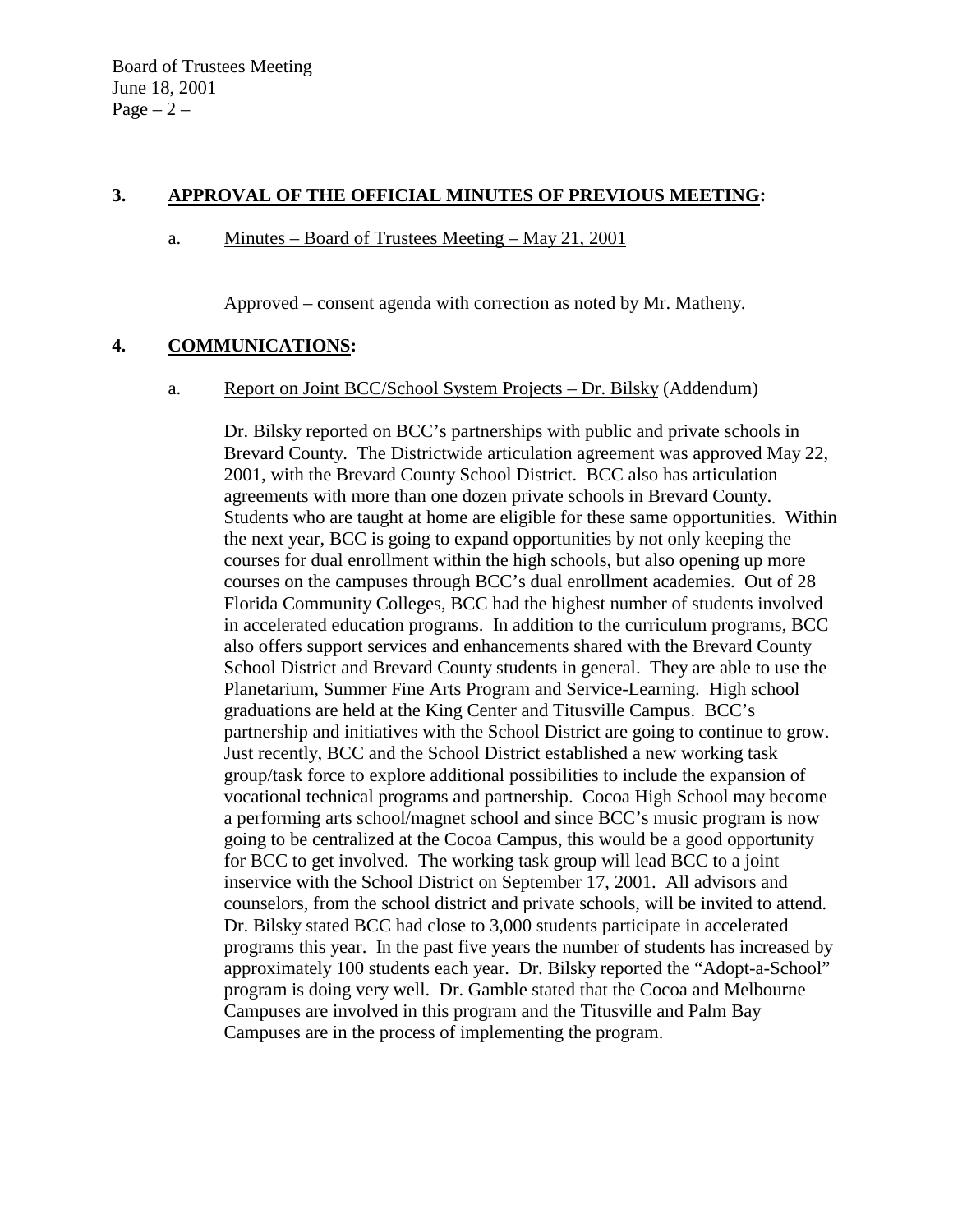Board of Trustees Meeting June 18, 2001 Page  $-3-$ 

## **5. CITIZEN'S PRESENTATION:**

#### a. Presentation by UFF/BCC Representatives

Ms. Linda Parrish, President, UFF/BCC, and Ms. Robin Boggs, Chief Negotiator for UFF/BCC, made a presentation to the Board regarding faculty negotiations. Ms. Boggs expressed her appreciation for the collaborative climate that was shown at the past negotiation cycle. Ms. Boggs recognized the team members who were: Dr. Brenda Fettrow; Mr. Walt Gilfilen; Mr. Al Little; and Ms. Joni Oglesby. Ms. Boggs reported the ratified contract from the faculty should be available to bring to the next Board meeting.

## **6. CONSTRUCTION AND DEVELOPMENT:**

### a. Approval of Performance Contracting Recommendations – FPL – Mr. Little (Addendum)

Mr. Al Little, Vice President for Finance and Administrative Services, reported last year the Board approved that the college work with Florida Power & Light (FPL) on a performance contracting agreement. FPL has completed the first phase of the agreement, and has prepared a comprehensive performance contracting project that will address all of BCC's critical needs in the HVAC area. FPL has begun to work with BCC's maintenance staff to develop a 10-year capital plan for the HVAC systems, which will allow the college to properly plan and budget for system replacement rather than being faced with large expenditures. The cost of the project will be paid through energy savings of the installed equipment. FPL guarantees the savings at a level to pay the cost of the project over the next ten years. Mr. Little introduced three representatives from FPL who gave a presentation on energy conservation recommendations and benefits for each of the four BCC campuses. Mr. Little stated that BCC will have a capital lease and will enter into an agreement based on the Board's approval. The energy savings will pay for the lease payments. If BCC does not enter into an agreement, this cost will have to come off of the top of the capital outlay money. Mr. Little stated this is an opportunity to bring our HVAC systems up to standards to allow for improved comfort. Mr. Little stated BCC will submit an RFP during the next year to determine the best way to maintain the systems. Dr. Gamble stated that BCC will establish a system that will allow the equipment to be properly maintained. Mr. Little stated that BCC has a schedule of dollars saved in utility costs. If the systems do not generate the utility savings that is projected, FPL will pick up the difference for ten years. Mr. Little stated that in some places, systems will be replaced and in many places the controls will be replaced. The age of the equipment to be replaced will be up to 1989 purchased equipment. Mr. Little reported significant dollars will be needed, over the next ten years, to replace certain other equipment, which will have to come out of PECO dollars. Dr. Gamble recommended approval of the performance contract with Florida Power and Light.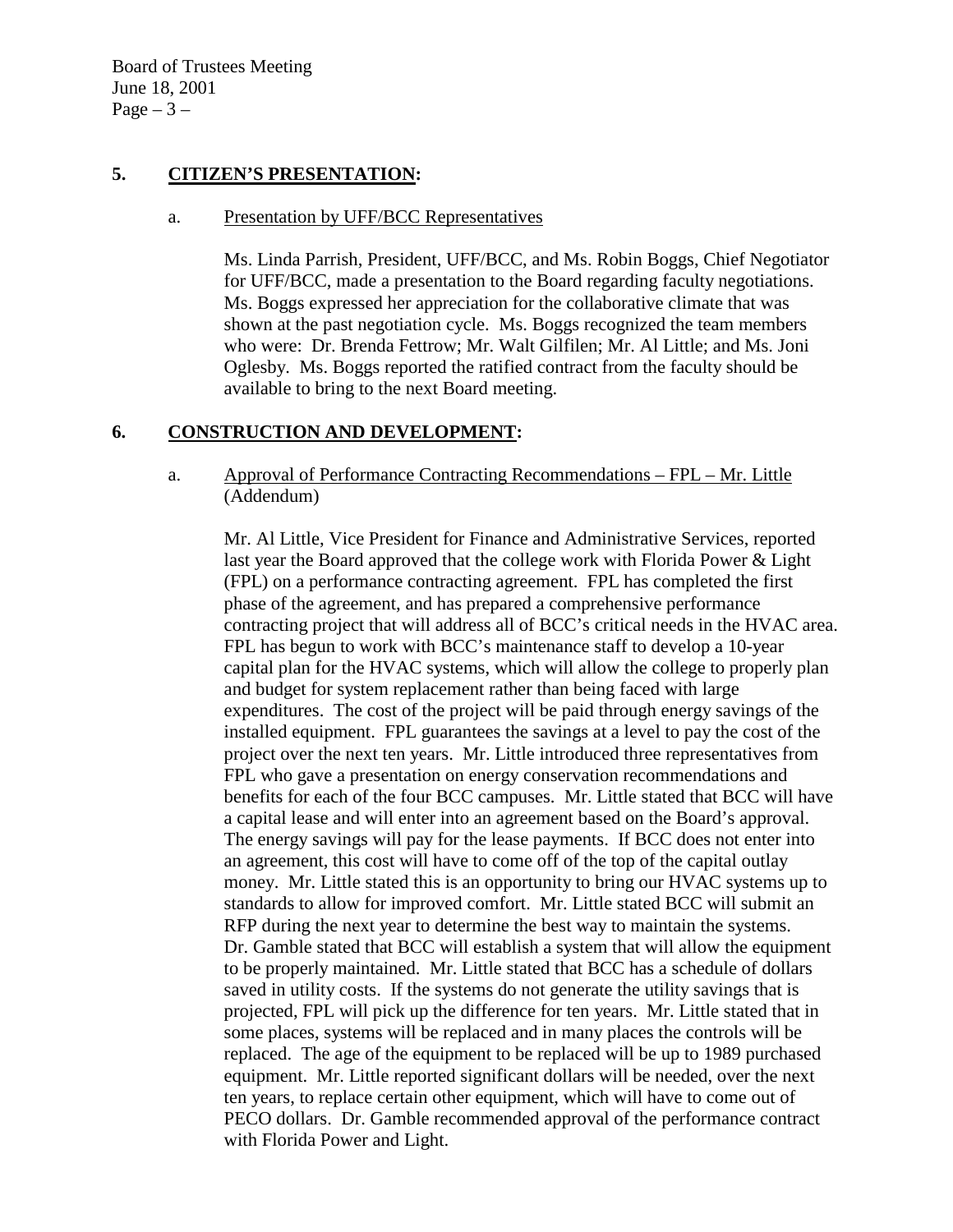Board of Trustees Meeting June 18, 2001 Page  $-4$  –

> Mrs. Martinez moved approval of the Performance Contracting Recommendations with Florida Power and Light as presented. Mr. Handley seconded the motion. All those voting in favor of the motion – Handley, Martinez, Penn Williams, Johnson; opposed – none. Motion unanimously approved.

b. Approval of Acceptance of Substantial Completion of Building #2, Palm Bay Campus – Mr. Little (Addendum)

 Mr. Little reported that Building #2 is the Library/Science Building on the Palm Bay Campus. The architect has informed BCC that the building is substantially complete and the college has signed off on a checklist, along with the architect and the contractor, regarding the work yet to be completed. The designation of "substantially complete" allows the college to begin moving equipment and accessories into the building in preparation for final acceptance. BCC anticipates all work to be completed in the next 30 to 60 days, depending on the completion of the HVAC system. Mr. Moon reported the review with the contractor to make sure that the building is correctly built to BCC's standards is anticipated to be this week. Dr. Gamble recommended approval of acceptance of Substantial Completion of Building #2, Palm Bay Campus.

> Mrs. Martinez moved approval of the Acceptance of Substantial Completion of Building #2, Palm Bay Campus, as presented. Mr. Handley seconded the motion. All those voting in favor of the motion – Handley, Martinez, Penn Williams, Johnson; opposed – none. Motion unanimously approved.

### **7. OLD BUSINESS:**

#### a. Report on Pending Legal Actions – Mr. Matheny (Addendum)

(1) Creel Case

Mr. Matheny reported on the Creel matter and stated it is very likely, in the future, that the Board members will be called upon to make some factual decisions regarding the Creel vs. BCC case. Board members may have to listen to testimony or review evidence and make a determination of one single issue remaining in this case. Mr. Matheny stated the newspaper article was erroneous and did not reflect the true decision of the administrative law judge or the courts in this case. Mr. Creel was offered, and accepted, an opportunity to have a hearing. This hearing was conducted before an administrative law judge who recommended that Creel be suspended and paid and the BCC Board of Trustees adopted this recommendation. An order was entered by the BCC Board of Trustees approving the administrative law judge's recommendation. The case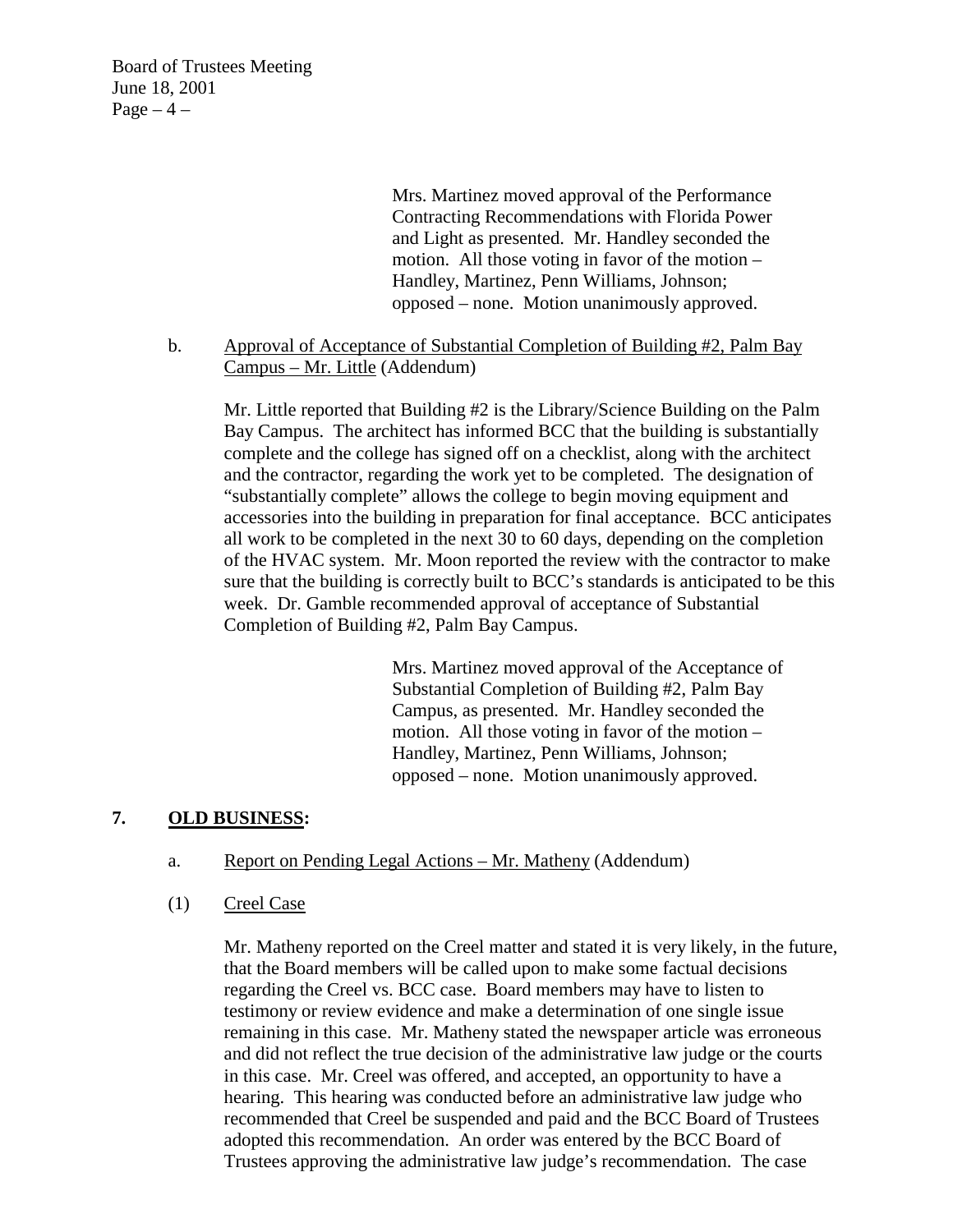Board of Trustees Meeting June 18, 2001 Page  $-5-$ 

> went up on appeal and the Appellate Court affirmed all of the recommendations and all of the decisions of the BCC Board of Trustees, regarding that case, with one exception. The administrative law judge ruled that Mr. Creel had no expectancy of continued employment beyond the 1998-1999 college year. The Appellate Court ruled that the administrative law judge exceeded its authority by making that ruling because that was not an issue that was before the administrative law judge. The BCC Board of Trustees, in adopting the administrative law judge's recommendation, perpetuated that decision. The Appellate Court has approved the BCC Trustees' decision regarding that case in its entirety except for whether or not Mr. Creel had an expectancy of continued employment beyond the school year of 1999. This issue will likely come to the BCC Board of Trustees to determine whether Mr. Creel had an expectancy of continued employment. Mr. Matheny recommended that the members of the BCC District Board of Trustees not discuss this matter with each other or others, to render, at the appropriate time, a full, fair and impartial hearing.

#### (2) Update on the Sale to MRI

Mr. Matheny reported that the MRI closing is scheduled for July 17, 2001. The buyer has the option, until July 2, 2001, to cancel, which is part of the contract documents. Mr. Matheny has left a message to notify Mr. Todd LaSala, the buyer's attorney, that BCC would like to move up the closing date. The property in and around the college campus in Palm Bay was purchased and acquired by Florida Education and Research Foundation (FERF) in 1993 and 1994, before the college had control of these properties. Mr. Matheny reported on the property exchange. Mr. Matheny recommended that BCC exchange, with FERF, Lot 6 for the 17 acres. The college will then own everything that FERF now owns. FERF will end up with no property. If BCC concludes this transaction, BCC will have eliminated all of the property that stands in the name of FERF and the Board of Trustees will be in a position to dispose of that property. Dr. Gamble recommended approval of the property transaction.

> Dr. Penn Williams moved approval that the Foundation return the 17 acres to FERF, the Board of Trustees would accept that in exchange for the Lot 6 parcel and the college would then own the 17 acres worth approximately \$500,000. Mrs. Martinez seconded the motion. All those voting in favor of the motion – Handley, Martinez, Penn Williams, Johnson; opposed – none.

Mr. Matheny stated there are three ways to sell surplus property that has a value of more than \$100,000. They are: 1) sell it to the highest bidder at public auction; 2) sell it to another governmental agency at any price the Board wants to; and 3) exchange it for land of equal or greater value. Dr. Gamble stated that the decision the Board would need to make before the closing is if BCC is not going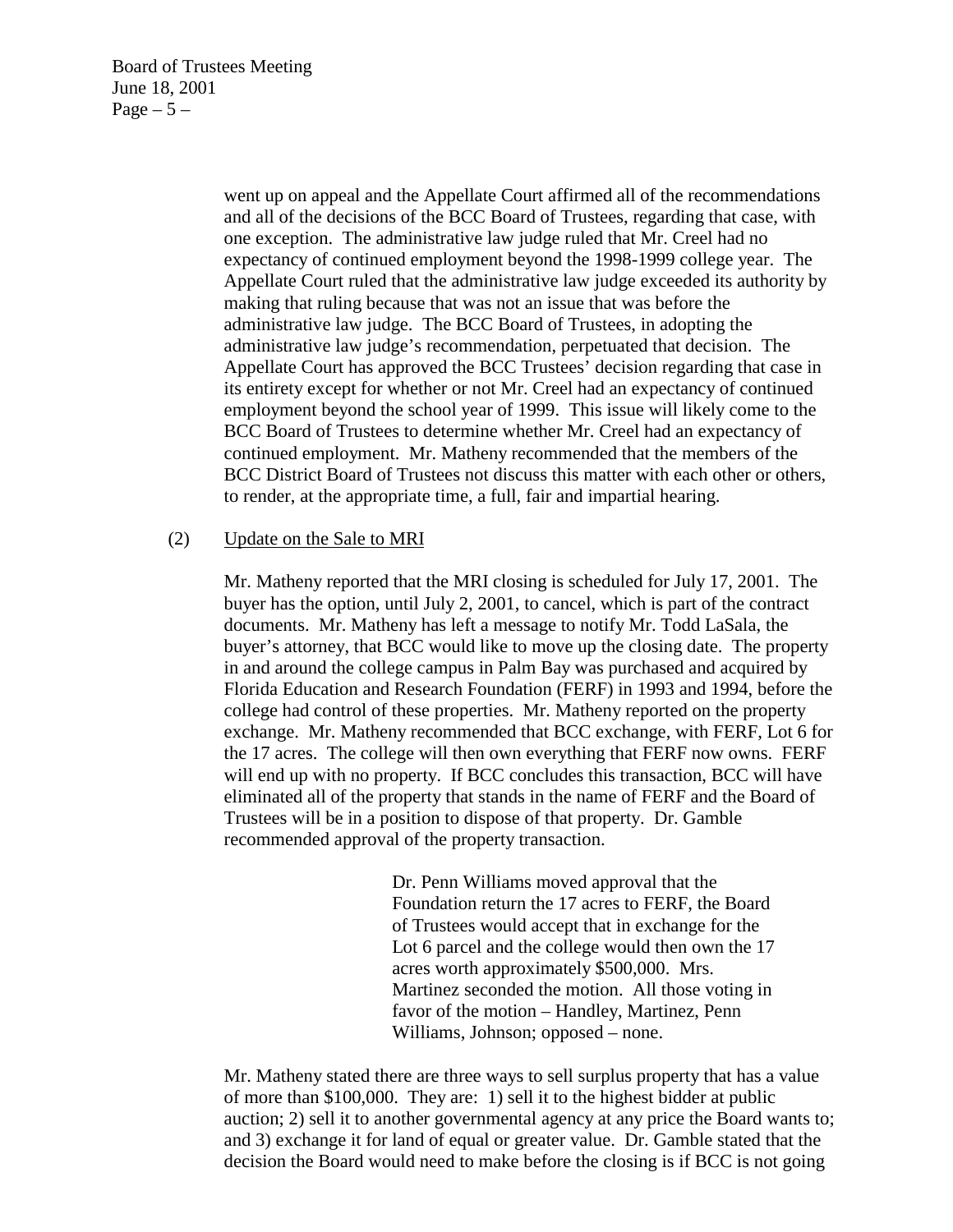to sell the 17 acres then the contract with the consultant needs to be modified to state that he no longer needs to pursue the sale of the 17 acres. Dr. Gamble stated that once the ownership of the 17 acres is transferred to the college, then the issue of the remaining agreement with the consultant will have to be addressed. Mr. Matheny stated the contract for the consultant carries through August of 2001. Mr. Little stated an analysis could be prepared for the Board that would show what the property is worth now, what it might be worth in the future, and how BCC could invest the money if BCC had money instead of land.

This will be tabled until a future Board meeting.

(3) Approval of Contracts for Purchase of Surplus Palm Bay Property (Addendum)

Mr. Matheny reported on an offer from APP Partnership in the amount of \$44,275.00 for Lot 1 of Unit 56 in Port Malabar and an offer from Jack Spira of \$88,550.00 for Lots 2 and 3 of Unit 56. These offers are based on the value of \$27,500.00 per acre. Mr. Matheny stated there has not been an appraisal of these particular lots. These lands were under the bond issue, originally, and the release price under the bond issue was \$43,260.00 per acre. The land was not worth that much. The question for the Board is whether to accept first if BCC wants surplus property not needed for education purposes and second, whether the Board wants to sell the parcels for this price. If the Board approves these contracts, Mr. Matheny recommended that it be specified that there is no brokerage commission.

> Mrs. Martinez moved approval for Mr. Matheny to hire an appraiser on behalf of the Board of Trustees to appraise the 17 acres and the three lots located in Palm Bay. Mr. Handley seconded the motion. All those voting in favor of the motion – Handley, Martinez, Penn Williams, Johnson; opposed – none. Motion unanimously approved.

b. Approval of Revision to College Policy #201.02, Expenditures (2nd Reading) – Mr. Little (Addendum)

Approved – consent agenda.

c. Approval of Revision to College Policy #302.01, Employment at the College (2nd Reading) – Dr. Kaliszeski (Addendum)

Approved – consent agenda.

d. MRI Quarterly Reports – Dr. Purga (Addendum)

Dr. Purga presented the most recent quarterly reports on Midwest Research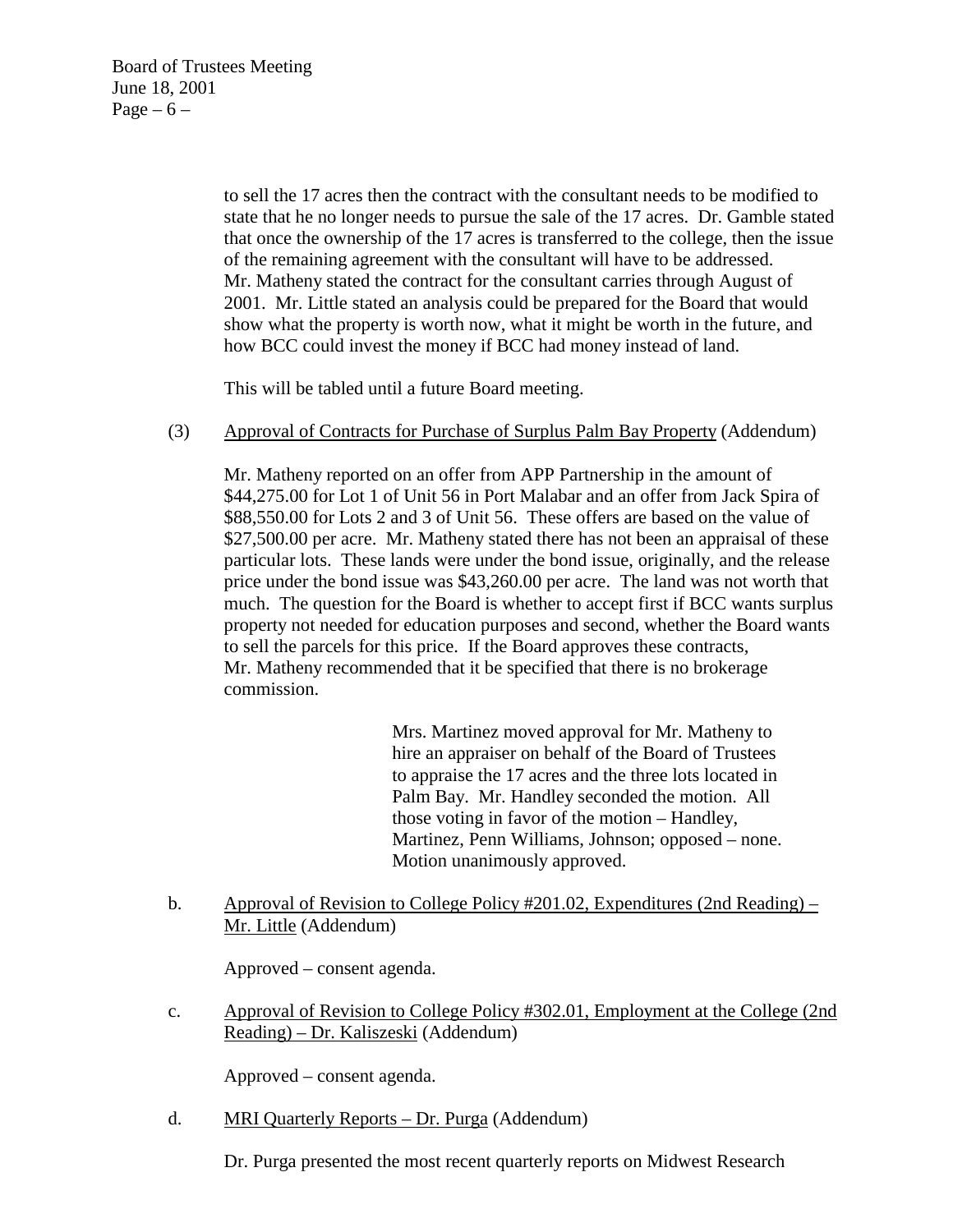Institute, which showed a loss, for the third quarter of \$307,000. BCC will not have to contribute to the loss.

### **8. NEW BUSINESS:**

## a. Approval of Personnel Action – Ms. Oglesby (Addendum)

Approved – consent agenda.

b. Approval of Memorandum of Understanding – BCC/Canaveral Port Authority/Cape Canaveral Volunteer Fire Department – Dr. Fettrow (Addendum)

 Dr. Fettrow, Cocoa Campus President, reported on the proposed memorandum of understanding between BCC and the Canaveral Port Authority and the Cape Canaveral Volunteer Fire Department. The MOU will enable BCC to provide fire fighter training at the Cape Canaveral Volunteer Fire Department with state-ofthe-art facilities. Through this cooperative agreement, BCC has the potential to become the only state-approved fire fighter training agency and facility in Brevard County. This would be a great benefit to the existing and future fire fighters of Brevard County. Dr. Fettrow stated that at this time, she is not anticipating any cost to BCC. Currently, citizens and fire-fighters of Brevard County have to travel to Mid-Florida Tech, which is northwest of Orlando to receive this type of training. By having this MOU, Brevard County residents would have a local place to train. Dr. Fettrow introduced Tracy Braley, Fire Science Instructor, who has been working closely with the Chief Sargeant of the Cape Canaveral Volunteer Fire Department. Mr. Braley stated the fire training program has already been developed and is in the catalog. Once the training tower is completed, BCC will be able to add the second portion of the Fire Fighter II courses. BCC is currently able to offer Fire Fighter I, but in order to teach Fire Fighter II, BCC needs to become a state-certified training center. Mr. Braley stated that as part of this program, BCC will be developing a curriculum for shipboard fire-fighting for land-based fire-fighters and will be the only community college in the State of Florida to offer this. Dr. Gamble recommended approval of the Memorandum of Understanding with Brevard Community College/Canaveral Port Authority/Cape Canaveral Volunteer Fire Department.

> Mr. Handley moved approval of the Memorandum of Understanding – BCC/Canaveral Port Authority/Cape Canaveral Volunteer Fire Department. Mrs. Martinez seconded the motion. All those voting in favor of the motion – Handley, Martinez, Penn Williams, Johnson; opposed – none. Motion unanimously approved.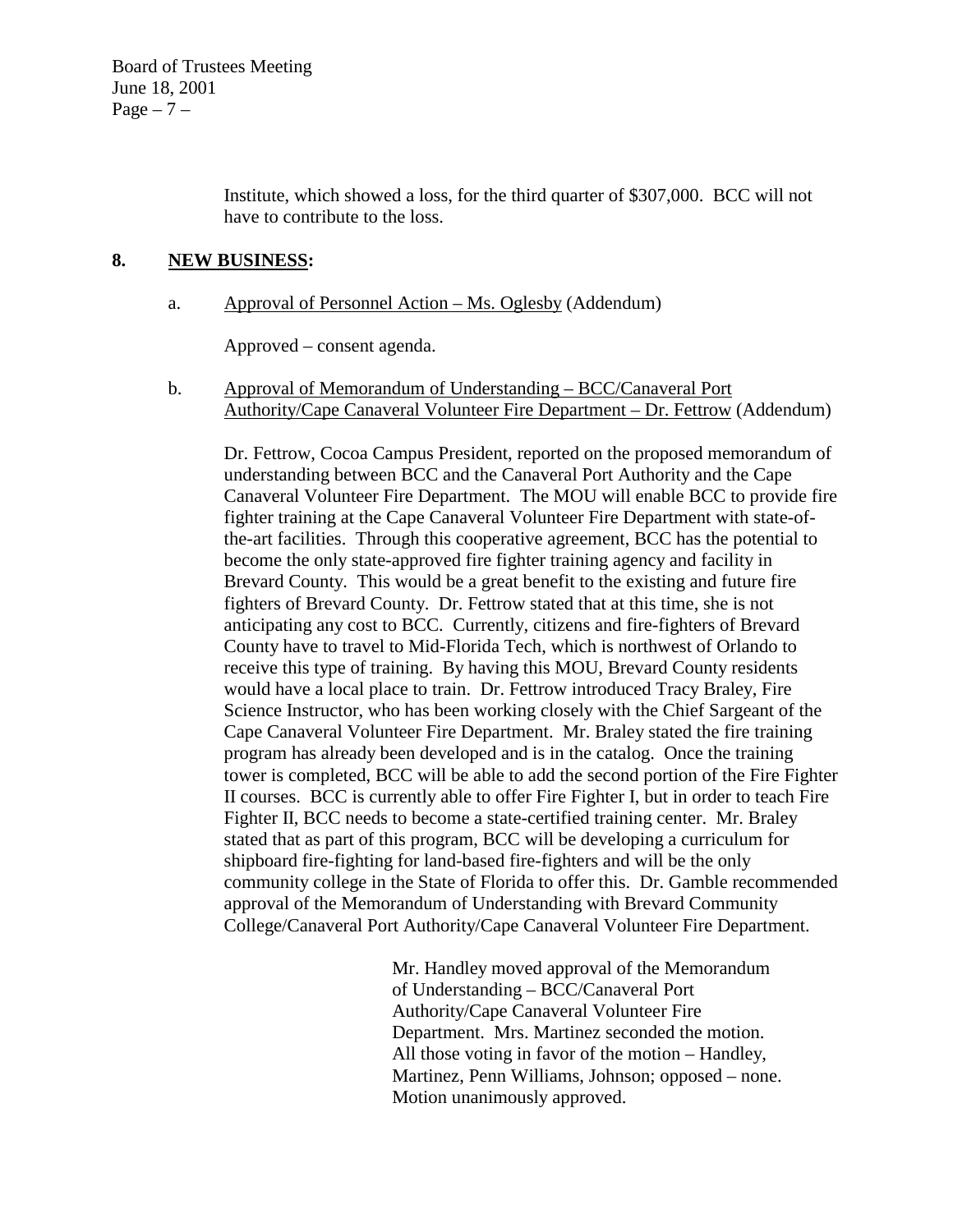Board of Trustees Meeting June 18, 2001 Page  $-8$  –

> c. Approval of Planetarium Annual Membership Program – Dr. Fettrow (Addendum)

 Dr. Fettrow presented a proposed annual membership structure for the Planetarium. BCC recently became a member of the Association of Science Technology Centers, Inc. This would allow members to qualify for discounts at other ASTC member organizations throughout the country, if approved. Another goal of the program is to generate some additional revenue for the Planetarium and to increase the visibility of the programs and services. Dr. Fettrow publicly thanked Mr. Mark Howard, the Director of the BCC Planetarium. Dr. Gamble recommended the proposed annual membership structure for the BCC Planetarium.

> Dr. Penn Williams moved approval of the Planetarium Annual Membership Program. Mr. Handley seconded the motion. All those voting in favor of the motion – Handley, Martinez, Penn Williams, Johnson; opposed – none. Motion unanimously approved.

 A discussion was held on the marketing of the program. It has been arranged so that employees of BCC can have this done through payroll deduction.

d. Approval of Discount and Program for Seniors – Dr. Fettrow (Addendum)

Dr. Fettrow stated it is BCC's intent to attract more senior citizens onto the Campuses and reported on a variety of benefits, in the form of discounts to senior citizens. Dr. Gamble recommended approval of the Discount and Program for Seniors.

> Mr. Handley moved approval of the Discount and Program for Seniors. Mrs. Martinez seconded the motion. All those voting in favor of the motion – Handley, Martinez, Penn Williams, Johnson; opposed – none. Motion unanimously approved.

e. Approval of the Establishment of BCC Alumni Association/First Reading – Mr. Gilfilen (Addendum)

 Mr. Gilfilen stated the Alumni Association Program was launched in July 2000 when BCC brought in Ms. Debbie Grollmes, who works part-time with the Alumni Program as an alumnus from the Titusville Campus. Approximately 100,000 people in the area qualify as alumni of BCC. By grouping these individuals together and getting them involved with what BCC is doing as well as support the efforts of the college, BCC could have a powerful force in the community. The Banner Alumni Program will document the income that would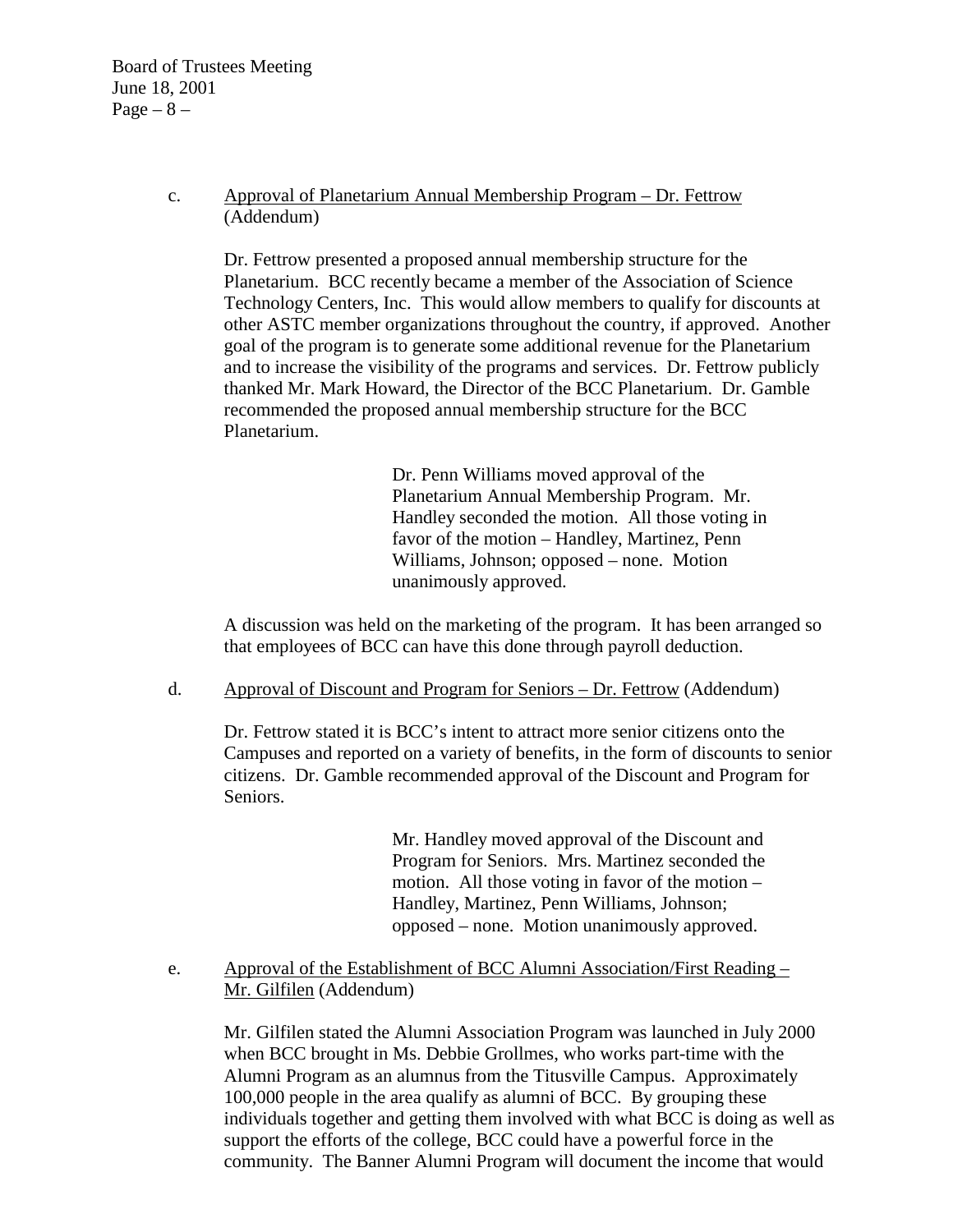come in from donations. Ms. Grollmes stated in December, BCC established a task force, which is helping BCC to lay the ground work for the Alumni Association. In March, Dr. Armstrong, a graduate from 1983 and a 1999 Distinguished Alunnus, was named Chairman of the task force. After researching universities and other community colleges, the task force devised that the definition of an alumnus is anyone who has graduated from Brevard Community College, Brevard Junior College, or Carver Junior College with an Associate of Arts, Associate of Science, or Vocational or Technical Certificate, or a person who has successfully completed a class at either of those schools. To further the growth of the data base, Ms. Grollmes is currently working on a mailing, which went out on June 6, 2001, to addresses obtained through the Banner data base. The Alumni Association would also like to focus on the retirees. On April 19, 2001, Ms. Grollmes sponsored a retirement social where more than 45 people attended. BCC launched a website on May 25, which features information about the Alumni Association. Dr. Gamble stated that as soon as the Alumni Association has been established for a period of one year, BCC will be attempting to bring in the Harris publication company that produces the directories. This will hopefully, considerably expand BCC's data contact base. Mr. Gilfilen stated that one of the items listed on the application for current and new students is their permanent address. Dr. Gamble stated that BCC is essentially planning to make the retirees a sub-group of the Alumni Association so that they can be part of social events, educational events, tours, etc. Mr. Johnson asked if the Alumni Association would become a DSO at sometime in the future. Mr. Gilfilen stated this would be a decision of the Board of Trustees. The Alumni Association would have the BCC Foundation as its fiscal agent. Dr. Gamble stated the Alumni Association would need to work closely with the BCC Foundation and the BCC Foundation should be the lead in terms of any kind of fundraising efforts. Dr. Penn Williams suggested that a Board of Trustee member sit in on the Alumni Association Board. Dr. Gamble stated the Board will have one month to review the articles and bylaws to see if there are any particular issues of concern. This would be revisited at the next Board of Trustees meeting for the Board's formal approval. At that time, there should be a recommendation for the Board with regard to the first board of directors for the Alumni Association. It was the consensus of the Board that the college move forward and the bylaws and articles be presented for the final reading at the July Board meeting.

#### f. Approval of the Establishment of the Virtual Campus – Dr. Cobb (Addendum)

Dr. Cobb reported on the proposed Virtual Campus. Dr. Cobb reported the time has come to take the distance learning initiatives to the next level and actually establish BCC's distance learning programs and courses as part of a fifth campus so that BCC can better serve its over 3,000 students. Dr. Gamble recommended approval of the Virtual Campus.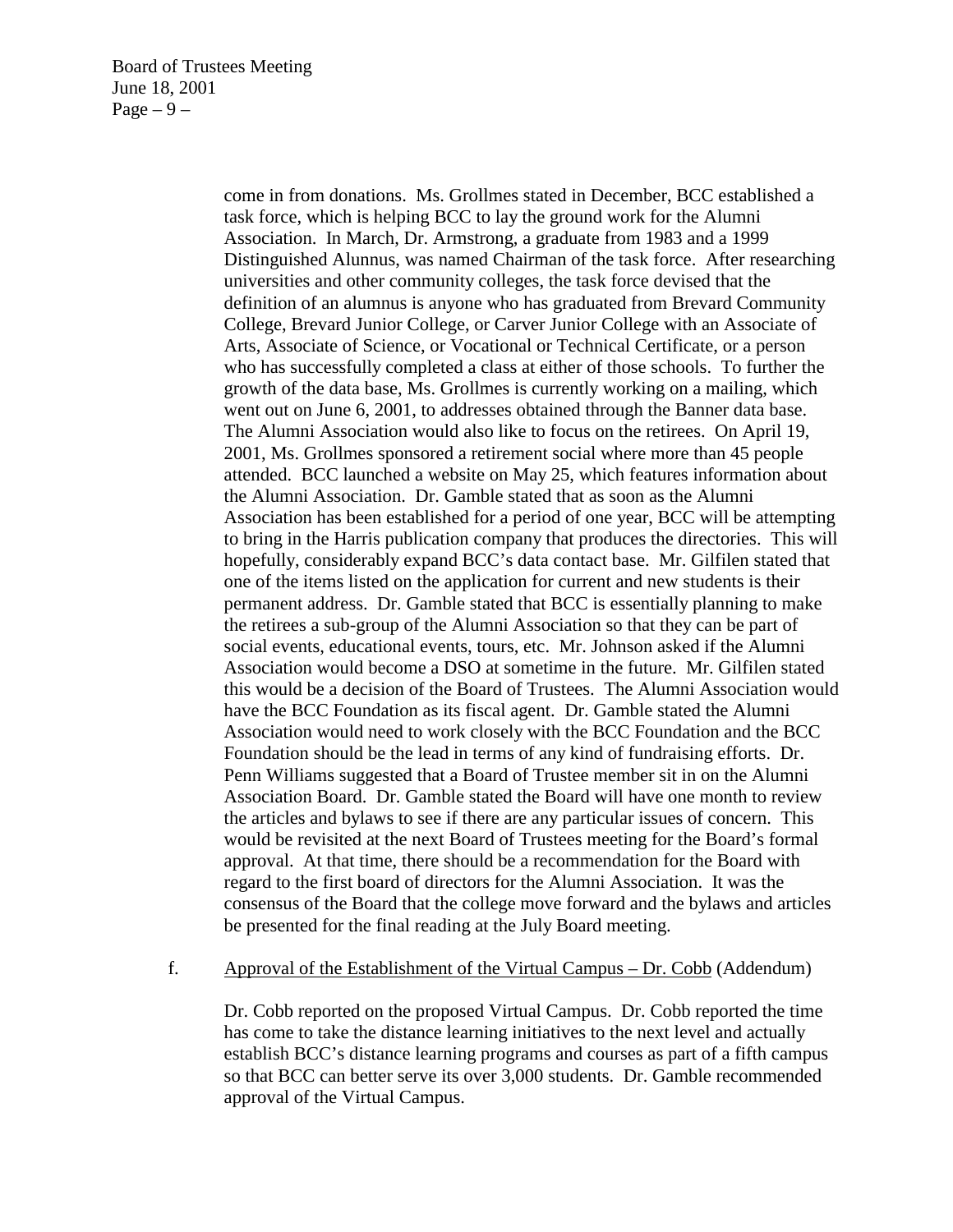Board of Trustees Meeting June 18, 2001 Page  $-10-$ 

> Mr. Handley moved approval of the establishment of the Virtual Campus as BCC's fifth campus. Dr. Penn Williams seconded the motion. All those voting in favor of the motion – Handley, Martinez, Penn Williams, Johnson; opposed – none. Motion unanimously approved.

- g. Direct Support Organizations Mr. Little
- (1) Approval of DSO Budgets Mr. Little (Addendum)

Mr. Little recognized and thanked Ms. Patti Larson as being the person who does all of the accounting work for the DSO budgets. Mr. Cherry reviewed the budget for the Florida Education and Research Foundation (FERF). Mr. Cherry also reviewed the operating budget for the Florida Teaching and Research Laboratories. BCC will be receiving a discount on the bond payoff, which will be \$861,000. This will be recognized as a contribution from Merrill Lynch and is part of the \$1.356 million. The other part of the \$1.356 million is the transfer of the 17 acres of the land to the college. This will be shown as a contribution from the college or sale revenue to FERF. In the earlier projections of the closing transactions, there was approximately \$185,000 of closing costs that would come from the transaction. An accounting loss of \$1.55 million is expected on the sale transaction because of trying to reconcile the book value of all the assets that BCC is exchanging verses the proceeds BCC is receiving. Dr. Gamble recommended approval of the DSO budget.

> Mrs. Martinez moved approval of the DSO budgets. Mr. Handley seconded the motion. All those voting in favor of the motion – Handley, Martinez, Penn Williams, Johnson; opposed – none. Motion unanimously approved.

(2) Approval/Confirmation of DSO Board of Directors (Addendum)

Approved – consent agenda.

(3) Approval of DSO Annual Report of Conditions (Addendum)

Approved – consent agenda.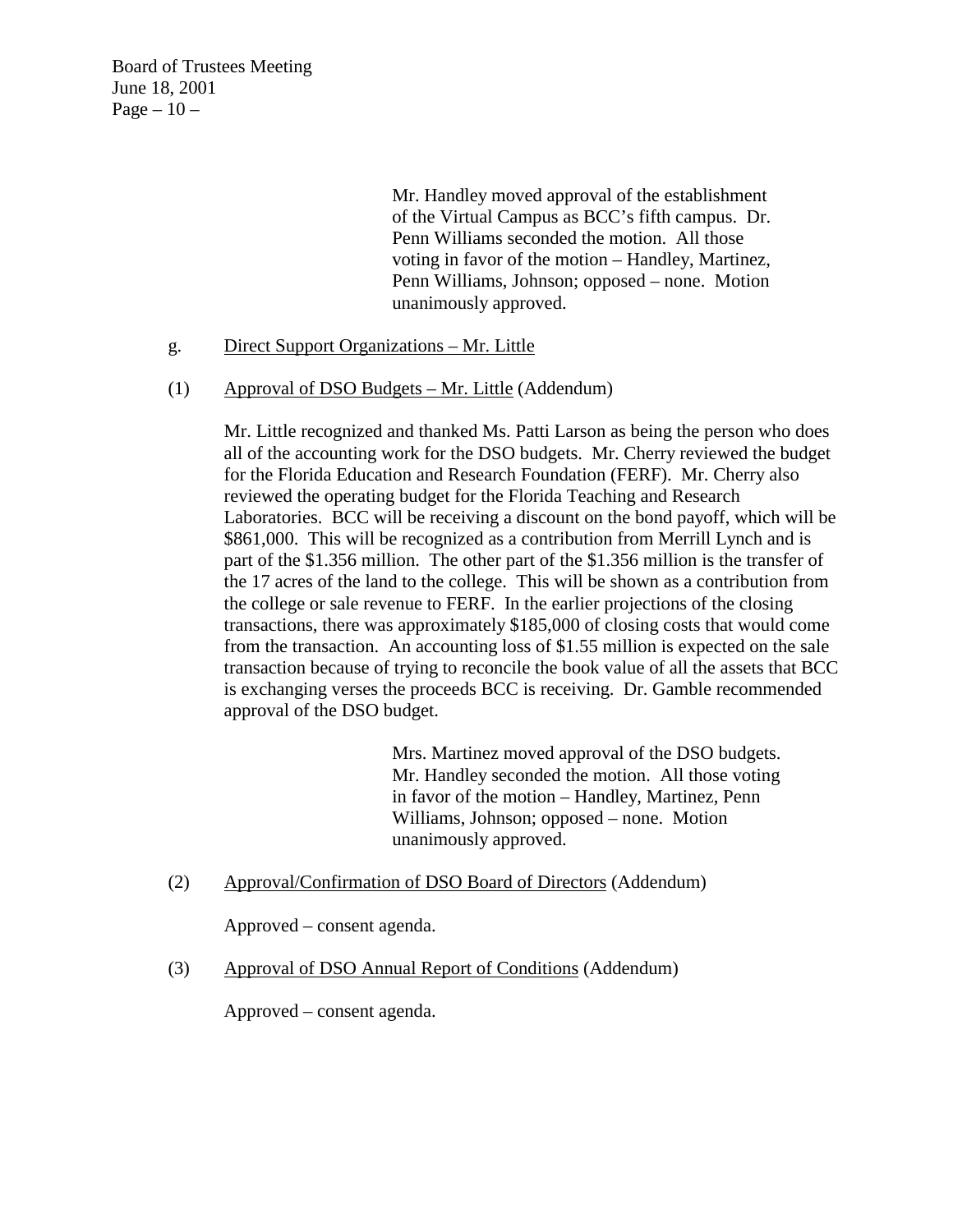Board of Trustees Meeting June 18, 2001 Page  $-11-$ 

### h. Approval of Emergency Policy Revision to #302.03, Employee Leave of Absence – Mr. Little (Addendum)

Mr. Little reported with a policy change, it is standard to have two readings of a policy with the approval voted on after the second reading. BCC regulations allow the Board to approve emergency changes in policies, after one reading, when situations require immediate revision. The revision must be done by June 30, 2001. Mr. Little reported formerly, statute restricted college administrators, hired after July 1, 1995, from accruing the same number of sick leave hours eligible for termination pay as administrators hired before July 1, 1995. This year, the legislature changed the statute and instead restricts all administrators from accruing sick leave for termination pay purposes in excess of 60 days. By approving this policy change, the Board can provide the same payout benefit for all administrators regardless of the date of hire. BCC believes the policy change will allow the new regulations to be carried out in the fairest manner. BCC learned of the possibility of this change at the Council of Business Affairs meeting, recently, in a presentation by our former labor attorney, Mike Mattimore. This change will assist a number of BCC administrators who have become employees since 1995. Dr. Gamble recommended approval of the revision to college Policy #302.03.

> Mrs. Martinez moved approval of the revision to Policy #302.03, "Employee Leave of Absence." Dr. Penn Williams seconded the motion. All those voting in favor of the motion – Handley, Martinez, Penn Williams, Johnson; opposed – none. Motion unanimously approved.

# **9. FINANCIAL ACTIONS:**

a. Monthly Budget Status Report – May 2001 – Mr. Cherry (Addendum)

Approved – consent agenda.

b. Approval of General Fund Budget, 2001-2002 & Master Grade/Salary – Mr. Little/Ms. Oglesby (Addendum)

Mr. Little reported the operating budget was discussed at the Board Budget Workshop on Monday, June 11, 2001 and is now being presented to the Board for approval. BCC anticipates total revenues to be \$49,743,083, an increase of 2.8 percent from last year. The total budget expenditures are \$49,740,546 with a percentage increase somewhere to the revenue. The Master Grade/Salary Schedule is also presented to the Board, for approval, as an integral part of this budget. The salary schedule includes a six percent salary increase for all full-time personnel and part-time staff. As requested last week, a one-page summary of significant budget changes was prepared and handed out to the Board.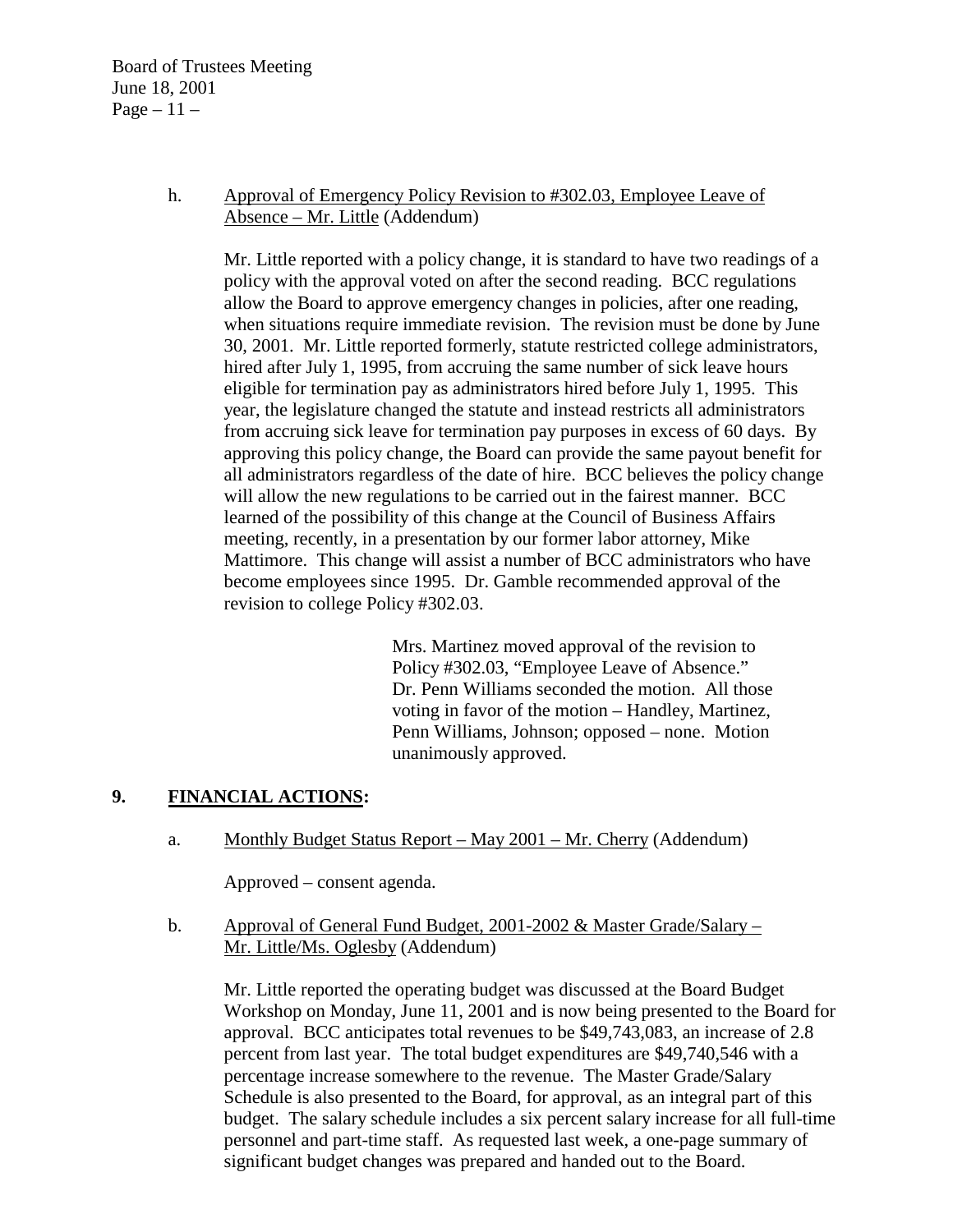Dr. Gamble added to the summary that BCC placed a high priority on salary issues. Assuming the sale goes through on the FTRL, the Cabinet will be revisiting the budget and may have some supplements to bring to the Board based upon the availability of funds. Dr. Gamble recommended approval of the General Fund Budget and Master Grade/Salary.

> Mrs. Martinez moved approval of the General Fund Budget, 2001-2002 & Master Grade/Salary. Mr. Handley seconded the motion. All those voting in favor of the motion – Handley, Martinez, Penn Williams, Johnson; opposed – none. Motion unanimously approved.

### c. Approval of 2001-2002 Fee Schedule – Mr. Little (Addendum)

Mr. Little stated the major component of the fee schedule is the matriculation tuition course fees. The parameters of these fees are set by the legislature. BCC is slightly less than most of Florida's Community Colleges. BCC's current year increase is just over five percent for typical credit courses. The legislature tells BCC where it should be for the course fees. The standard fee can go from ten percent below to ten percent above. If BCC does not charge the students what the legislature says it should, it becomes difficult to go to the legislature to ask for increased funding. Dr. Gamble recommended approval of the 2001-2002 Fee Schedule.

> Dr. Penn Williams moved approval of the 2001- 2002 Fee Schedule. Mrs. Martinez seconded the motion. All those voting in favor of the motion – Handley, Martinez, Penn Williams, Johnson; opposed – none. Motion unanimously approved.

### d. Approval of Insurance Broker Services RFP – Mr. Little (Addendum)

Mr. Little reported the Insurance Committee is preparing the request bids for health insurance and other insurances for the 2002 calendar year. A critical piece of the process is identifying a broker to assist the college. BCC's insurance needs are rather complex and BCC needs an expert in this area. The committee issued an RFP and mailed it to over 25 potential agents. The RFP required significant effort to respond and BCC received six responses. The committee spent a great deal of time analyzing and discussing the merits of the responses and completed a reference check. The Insurance Committee recommended First Florida Insurers as the college's insurance broker for health, life, and disability policies. Dr. Gamble recommended approval of First Florida Insurers as the college's insurance broker.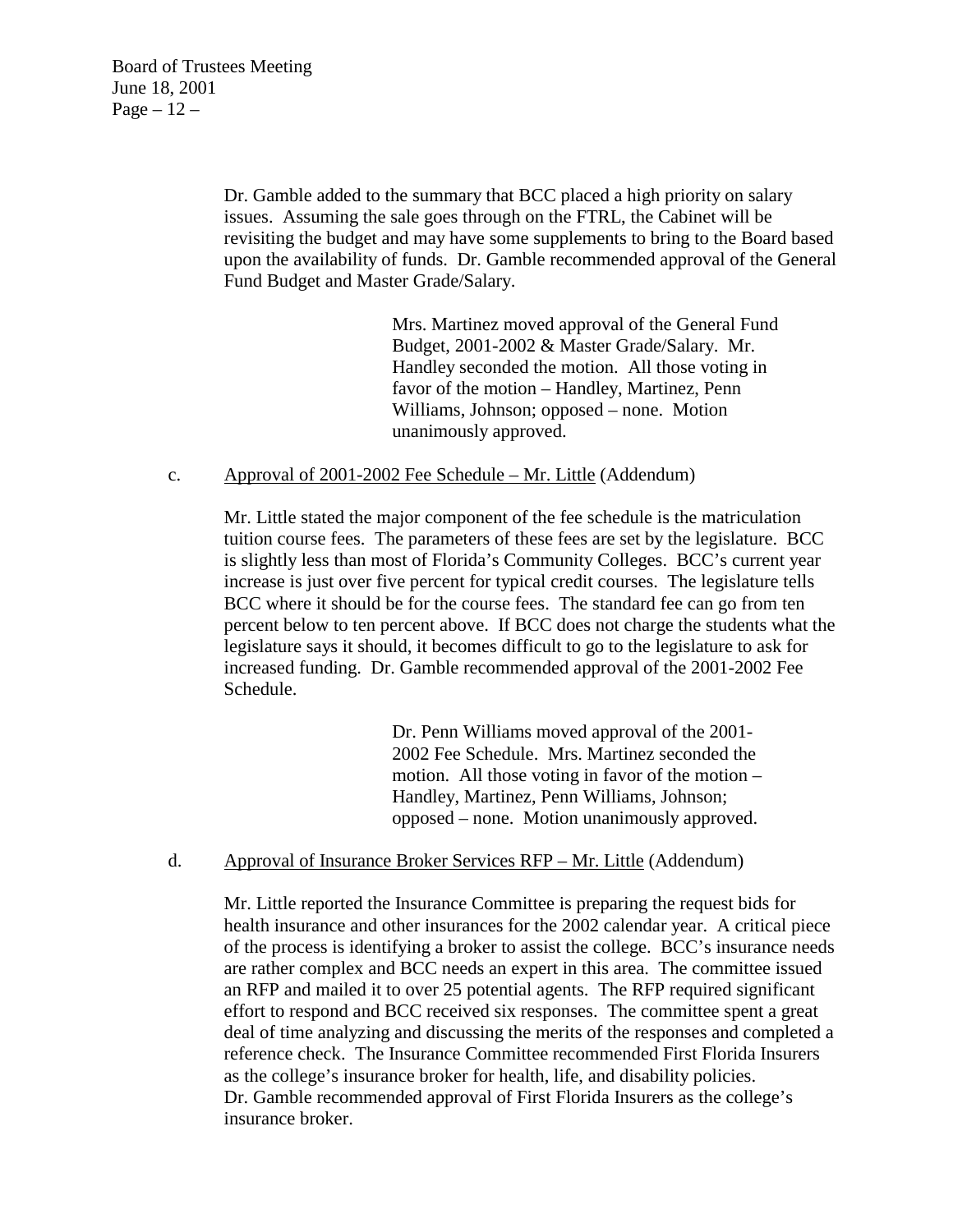Board of Trustees Meeting June 18, 2001  $Page-13$  –

> Mr. Handley moved approval of the First Florida Insurers as the college's insurance broker. Dr. Penn Williams seconded the motion. All those voting in favor of the motion – Handley, Martinez, Penn Williams, Johnson; opposed – none. Motion unanimously approved.

e. Approval of College Memberships – Dr. Gamble (Addendum)

Approved – consent agenda.

f. Approval of Accounts Receivable Writeoffs – Mr. Little (Addendum)

Approved – consent agenda.

g. Approval of General Fund Operating Budget Amendment – Mr. Little (Addendum)

Approved – consent agenda.

h. Approval of  $401(a)$  Benefit Plan through BENCOR – Mr. Little (Addendum)

Mr. Little reported the IRS allows a tax deferral plan called a  $401(a)$ . This plan allows employees, typically retiring employees, to defer termination payouts for tax purposes. In order to implement this program, the college must choose an appropriate provider. BENCOR is the only provider offering these services to Florida community colleges that currently has an IRS letter of determination for plan qualification. There are 13 Florida community colleges that have a contract with BENCOR with an additional eight that are in final contract negotiations with BENCOR. Based on these facts, BCC is recommending BENCOR as provider of the BCC 401(a) plan. Dr. Gamble recommended approval of the 401(a) benefit plan through BENCOR.

> Mrs. Martinez made a motion to approve BENCOR as the provider of the 401(a) benefit plan. Mr. Handley seconded the motion. All those voting in favor of the motion – Handley, Martinez, Penn Williams, Johnson; opposed – none. Motion unanimously approved.